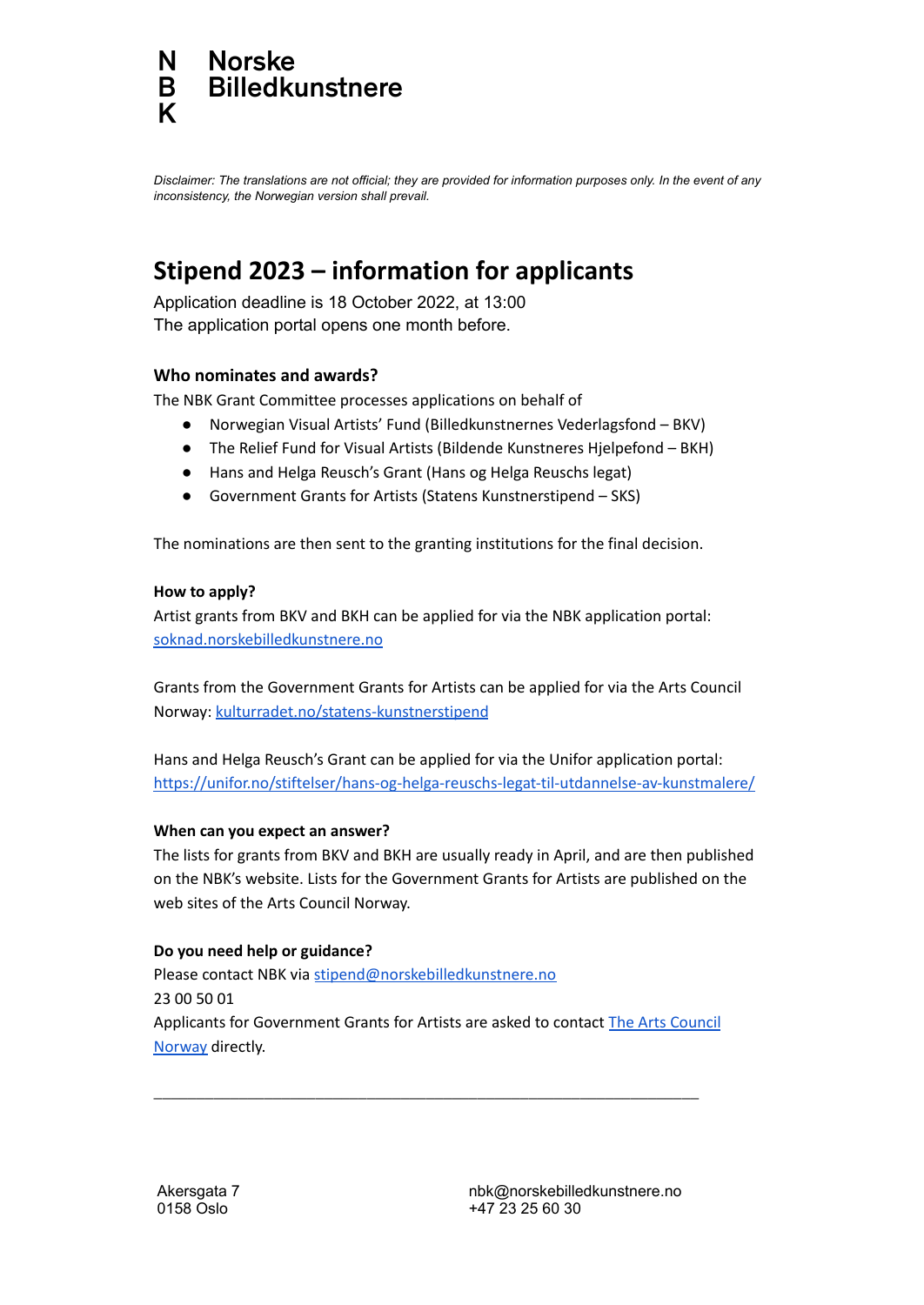#### N. **Norske Billedkunstnere** B K

## **Applications for BKV and BKH: The application must contain:**

**Important:** If in addition to this application you also plan to apply as a visual artist for the Government Grant for Artists, we ask you apply with identical material in you application for NBK. This is due to the capacity of the committee.

## **Short summary of the application (maximum 200 words):**

This text is meant to give the committee a quick understanding of your work thematically and technically, as well as what your plans for the grant period are. This text is important because it is the first thing the committee reads in the application, often just before evaluating the artistic documentation.

## **About the artist (maximum 350 words:**

This text should provide a deeper understanding of your work. You may for example write about overarching goals, motivation and impact for your work, as well as methods, materials and important projects. We recommend focusing on more recent artistic activity and projects from the last five years. This can work as a background for the documented artistic projects in the application.

## **Artistic plans (maximum 750 words):**

This text should give the committee a deeper understanding of your work, and is the very reasoning for why you should be awarded a grant. The text should include an overall description of the artist (oeuvre), as well as describing the plans you have for a possible grant period. For example, you can write about artistic goals and key elements of the artistic work. Please emphasize activity and projects from the last five years (background for documented artworks in the application). What plans do you have for the grant period? This can be, for example, specific exhibitions, projects, courses or in-depth studies, exploration, experimentation, etc. Explain what you want to explore, why you want to do it, how to do it and in what larger context your work is in. Agreements and contracts should not be included in the application, but confirmed agreements can be mentioned in this text or in the CV.

## **CV:**

A CV must be attached to the application, and it has to include an overview over relevant education, solo exhibitions, group exhibitions, purchases, commissions, and received grants. If you have an extensive CV, we recommend that you put together a summary where the highlights of your career the recent years are emphasized. It should not

Akersgata 7 0158 Oslo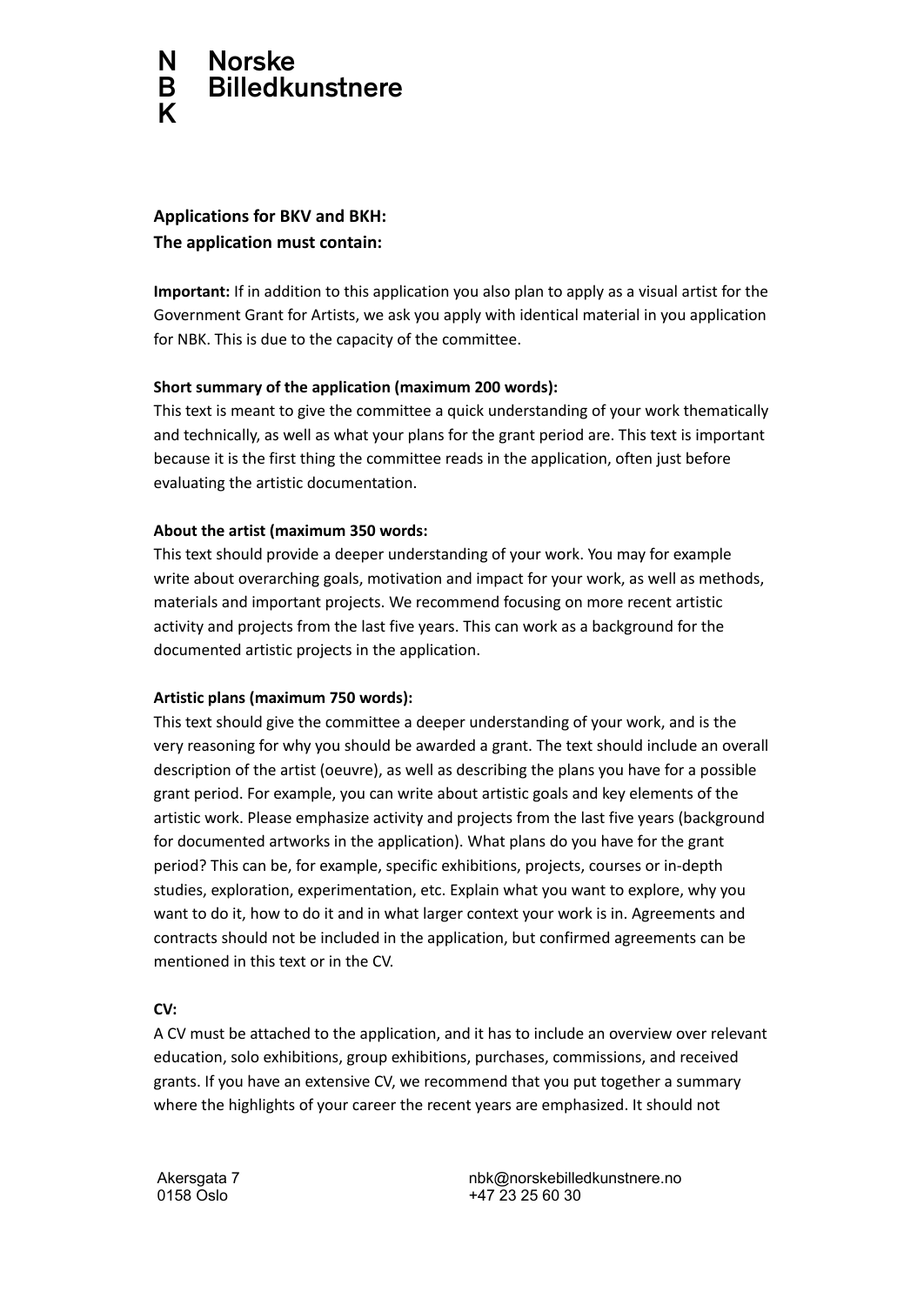#### N **Norske Billedkunstnere** B K

exceed two A4-pages. We recommend that you use reverse chronological order, so that your last exhibitions or the newest activity is listed first.

If you are also applying for the Government Grants for Artists, we ask that you submit the same CV in your application for BKV / BKH.

It will not be possible to send an updated version of the CV after the application deadline. CV is uploaded as a pdf and should not exceed 2 A4 pages.

Attachment - artistic documentation:

Up to 7 attachments (image files, links to audio and video) can be attached in priority order to documentation of artistic work. We do not accept physical attachments. The attachments must be representative of the artist and should mainly document recent works. Multiple works of art cannot be documented in one file. A series or installation can be defined as a work of art. One file may contain multiple images of the same work, but can not exceed two pages. Enter the title, year of production, technique and format for each file.

If you are also applying for the Government Grants for Artists, we ask that you submit the same documentation in your application for BKV / BKH.

Artistic documentation is presented to the committee in full screen display on a TV screen.

- Digital Images are uploaded in jpg, png, or pdf format. Multiple images of the same artwork can be added to a single image file. For example, one can deliver a two-page PDF that shows one image of the work when mounted in the room and one image of the work itself. One pdf should not exceed two pages. We recommend submitting PDFs in landscape format if you have the opportunity. Information on the type of medium, material, format, title and year of production must be filled in. The recommended size of uploaded image material is 2 MB for image files, which works well for on-screen display. It is not a disadvantage for your application if the images are larger than 2MB, but please be aware that larger images could take more time to upload due to limited capacity near the deadline
- Video and audio works can be attached as a web link in the portal, such as Vimeo or SoundCloud. The material cannot exceed 5 minutes. It is recommended that longer material is clearly divided into excerpts, or with a link to where the committee can find the project in its entire length.

Akersgata 7 0158 Oslo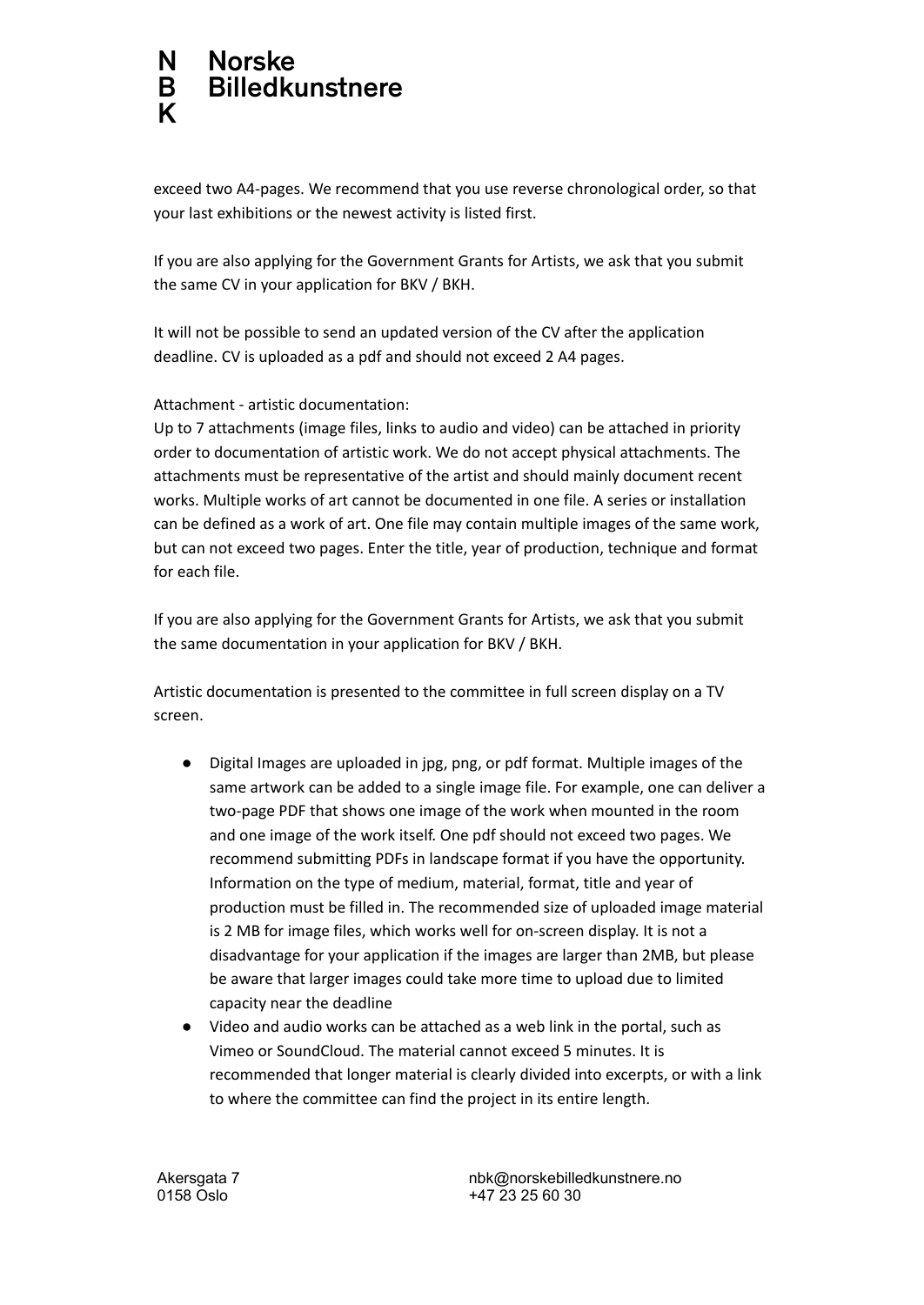#### N **Norske Billedkunstnere** B K

- Web links should point directly to the material in question. If login information is required, passwords must be entered in the text box of each attachment. The material must be available for at least 6 months after the application deadline. Information on the type of medium, material, format, title and year of production must be filled in.
- If you do not have the opportunity to upload video and audio work as a web link, you can submit this on a memory stick. Memory stick attachments must be in standard audio or video format that can be played from a computer. The material must be postmarked or delivered in person by the deadline of 15 October 2021 at. 13:00. The correct return postage must be attached if you want the memory stick returned.

### **Guidelines for BKV, BKH and Hans and Helga Reusch's grant**

## **Norwegian Visual Artists' Fund – Billedkunstnernes Vederlagsfond (BKV)**

All visual artists that mainly live and work in Norway can apply for grants independent of age, gender, place of residence, artistic expression or organizational affiliation. A sum for grants is set aside by the fund's board yearly, and this is administered and awarded through Norske Billedkunstnere and Norske Billedkunstnere's Grant Committee. The board can tie additional requirements for the committee's use of these means. The Fund's grants can not be awarded to holders of GI (Statens garantiinntekt for kunstnere), the Grant for Senior artists, the Grant for Established Artists, Work Grants of more than one year from the Government or grants of more than one year from The Relief Fund for Visual Artists. The Fund's grants can not be allocated to applicants that simultaneously are awarded the Grant for Senior artists, the Grant for Established Artists, Work Grants of more than one year from the Government or The Relief Fund for Visual Artists, when these grants consist of a higher allocation sum. Nor can grants be allocated to students that are undergoing primary education in the allocation semester. Primary education, as understood here, encompasses all types of education on a bachelor and master level, including non-artistic education. Exceptions apply if the educational programme makes up to a maximum percentage of 50 (15 credits per semester). The Rune Brynestad Memorial Grant is BKV's largest one-year grant, and is applied for at the same time as the other grants from the fund. The allocation is marked by a reception with focus on the receiver, Rune Brynestad and the fund.

## **The Relief Fund for Visual Artists – Bildende Kunstneres Hjelpefond (BKH)**

Akersgata 7 0158 Oslo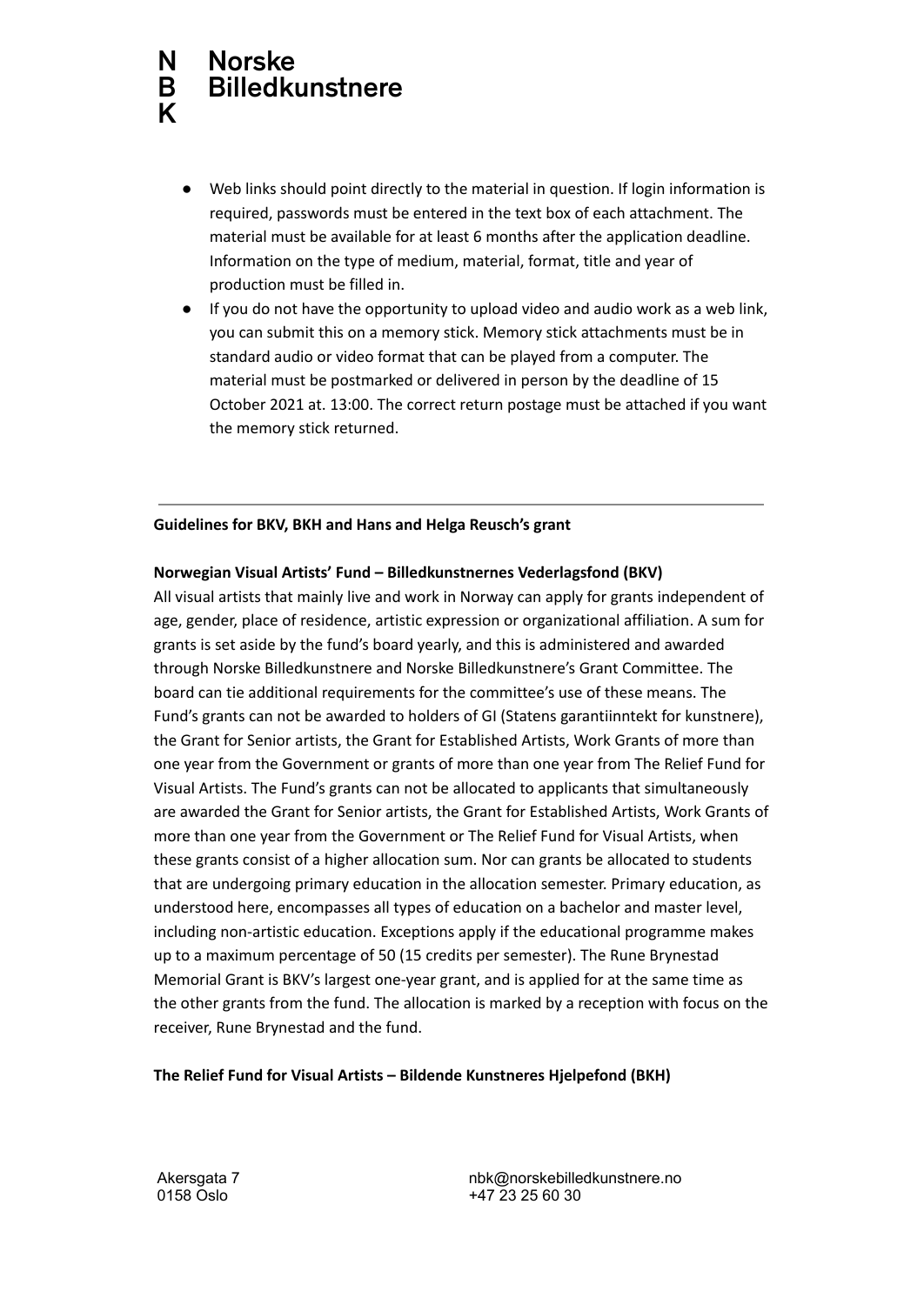#### N. **Norske Billedkunstnere** B K

Stipends and other individual grants from BKH can be allocated to artists within the visual field that mainly have, or have had, their artistic practice in Norway. The grant is allocated independent of gender, nationality, place of residence or organizational affiliation.

By "artist" one considers practitioners within the visual field, that professionally and occupationally produce, or have produced, the type of work that is levied after The Art Tax (Kunstavgiften). The artistic grants are allocated on grounds of artistic quality, after criteria that are set for the different types of grants.

The purpose of **BKH Artist Grant – BKH Kunstnerstipend** is to give opportunity for artists to work in peace, and concentrate on their artistic work. The grants are allocated on grounds of artistic quality. The grant can not be allocated to artists that are undergoing education, who receive GI (Statens garantiinntekt for kunstnere) or have other work grants of more than one year, per the 1. January of the year it is to be given out.

The purpose of **BKH Artist Grant for Senior Artists – BKH kunstnerstipend for seniorkunstnere** is to stimulate artistic activity for older, professionally active artists. Photographers may apply as visual artists. The Grant can be allocated to artists that turn 57 years within the application-year, and that wish to actualize an artistic project limited in time. The grant can also be used for explorations in the artist's artistic work, per example studies and testing of artistic methods. The application should contain a description of the project/exploration that the artist wishes to actualize, using the grant. The grant can not be allocated to artists that receive GI (Statens garantiinntekt for kunstnere) or have other work grants of more than one year.

**Hans and Helga Reusch's grant** is a foundation that supports the education of artistic painters. The funds are allocated to persons younger than 35 years of age. The funds can only be awarded to a person once, and preferably as an award for previous work. The allocation of available funds are processed according to allocations by the The NBK Grant Committee. More information can be found at the UNIFOR [website.](https://unifor.no/stiftelser/hans-og-helga-reuschs-legat-til-utdannelse-av-kunstmalere/)

## **Differences between governmental working grants and grants from BKV and BKH**

The governmental work grants and the ten-year grants given out by Kulturrådet, is paid monthly as earned income. For these grants there is a demand that the receiver can not work more than 50% in another position. One attains social rights by receiving work grants, since the grants are paid as earned income and the state pays employer's tax to

Akersgata 7 0158 Oslo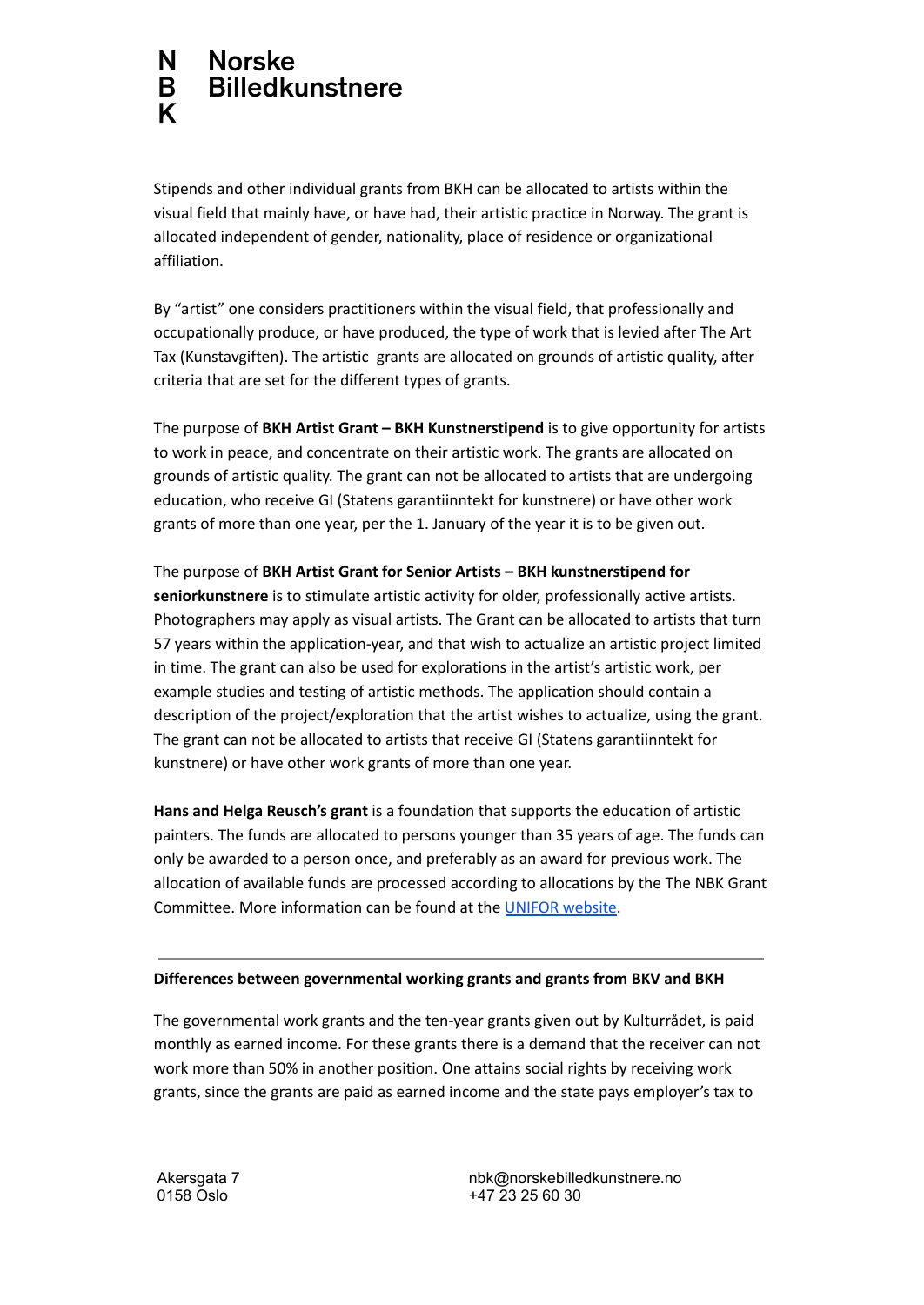#### N. **Norske Billedkunstnere** B K

the Folketrygd. be aware that there is a report duty from the Government Grants for Artists. For more information see [kulturradet.no.](http://kulturradet.no)

The grants from BKH and BKV are paid in one and two payouts, respectively, and are counted as business income. In this instance there is no income limit, and the artist can be allocated grants from BKV and BKH even though they already have a job with a employment percentage above 50%. These grants do not provide the same social rights as the work grants. However, as business income, one can deduct expenses in the tax returns, and only the potential profit is taxable.

## **About BKV and BKH**

Norwegian Visual Artists' Fund (Billedkunstnernes Vederlagsfond – BKV) and The Relief Fund for Visual Artists (Bildende Kunstneres Hjelpefond – BKH) manage funds from collective initiatives that constitute an important part of the direct support of visual artists.

Norwegian Visual Artists' Fund (Billedkunstnernes Vederlagsfond – BKV) manage the collective funds from "visningsvederlag" for exhibiting visual art owned by the public, as well as collective compensation funds from "kopieringsvederlag" (charged by Kopinor) and "kabelvederlag" (charged by Norwaco). The compensation funds go directly back to the visual artists through grants and project support.

The Relief Fund for Visual Artists (Bildende Kunstneres Hjelpefond – BKH) manages the statutory Art Tax of 5% on public sale of art with a price that exceeds 2 000 NOK. The tax funds are put towards new production of art through fundings and grants for artists that mainly have or have had their work in Norway

## **General tips for a good application**

- Remember that the committee has to evaluate a great amount of applications in a short span of time, so it is important to get to the core of your work early on in the text. Keep the text short and concrete, and avoid unnecessary complicated terms and language. It is not expected that the applicant should write the maximum amount of words allowed. Some will need more text than others in order for the committee to fully understand their work.
- Prioritize to use time on the text, this is important. Get help from others to read through the text, and sleep on it before you hand in the application. A clear and concise text will provide a good entrance point to the distinct qualities of your

Akersgata 7 0158 Oslo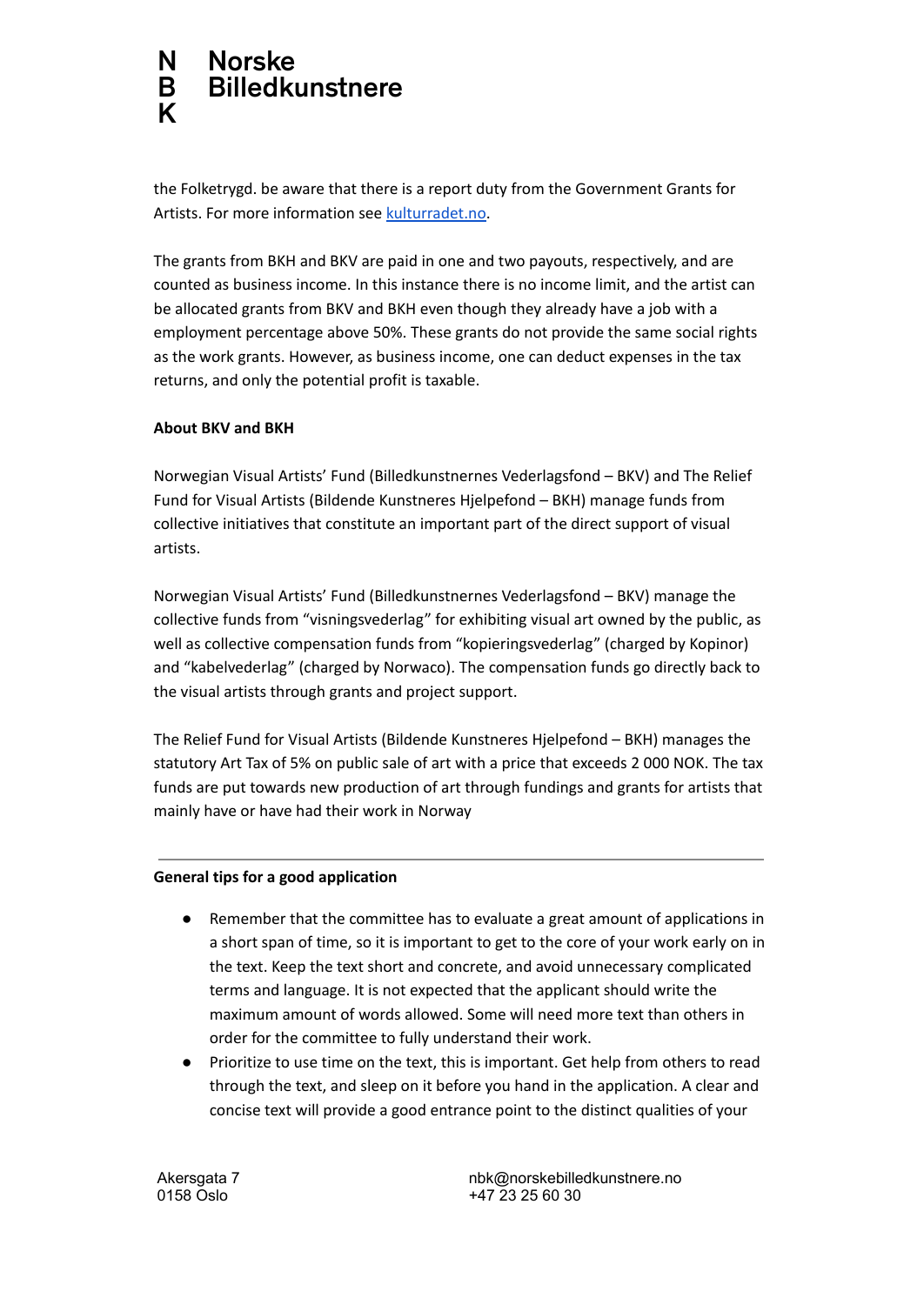work. Remember that the committee members that are going to read your application are all artists themselves.

- Focus on the art when writing your application. If you have had longer periods of low activity due to parental leave, illness or other causes, this can be explained with a short sentence or a point in the CV if you find it to be relevant for the committee's evaluation.
- Be careful when writing your CV. The information you give here will make up the foundation for the activity assessment. Completed exhibitions and projects must be written correctly, and upcoming activity that is mentioned must be confirmed.
- Follow the limitations when it comes to the number of image attachments and minutes of video/sound. If you extend beyond this limitation the committee will only be able to look through parts of your documentation, and you lose control over what the committee will be able to evaluate.
- Have in mind that the artistic documentation that you deliver should give the committee a quick understanding of the project's format, size and other qualities. Feel free to put an installation picture or picture of a detail in addition to documentation of the work itself (if you upload a two-page pdf). A publication can also be documented as a video that shows someone reading through it. Do not place too much text in the picture files, this might disturb the committee's evaluation of the project. It is better to summarize the information in the voluntary attachment "utfyllende informasjon om vedlegg" If larger amount of text is needed.
- Apply to all of the grants you are qualified for. Deliver an application in both application portals (NBK and the Arts Council Norway) if you have the opportunity.
- There are many people on the line seeking assistance the last few days before the deadline, so it is ideal to start on the application well ahead of the deadline.
- We recommend that you work with the text locally on your computer and save it there before pasting it into the application form. This is in case of technical difficulties.

**● Do you wish to apply using a paper form?**

Applicants that do not have the possibility to deliver an application to BKV and BKH through NBK's application portal can contact NBK for having paper forms sent to them. If applicable, visual material and attachments must then be delivered on a memory stick together with the filled-out forms. Applications on

Akersgata 7 0158 Oslo